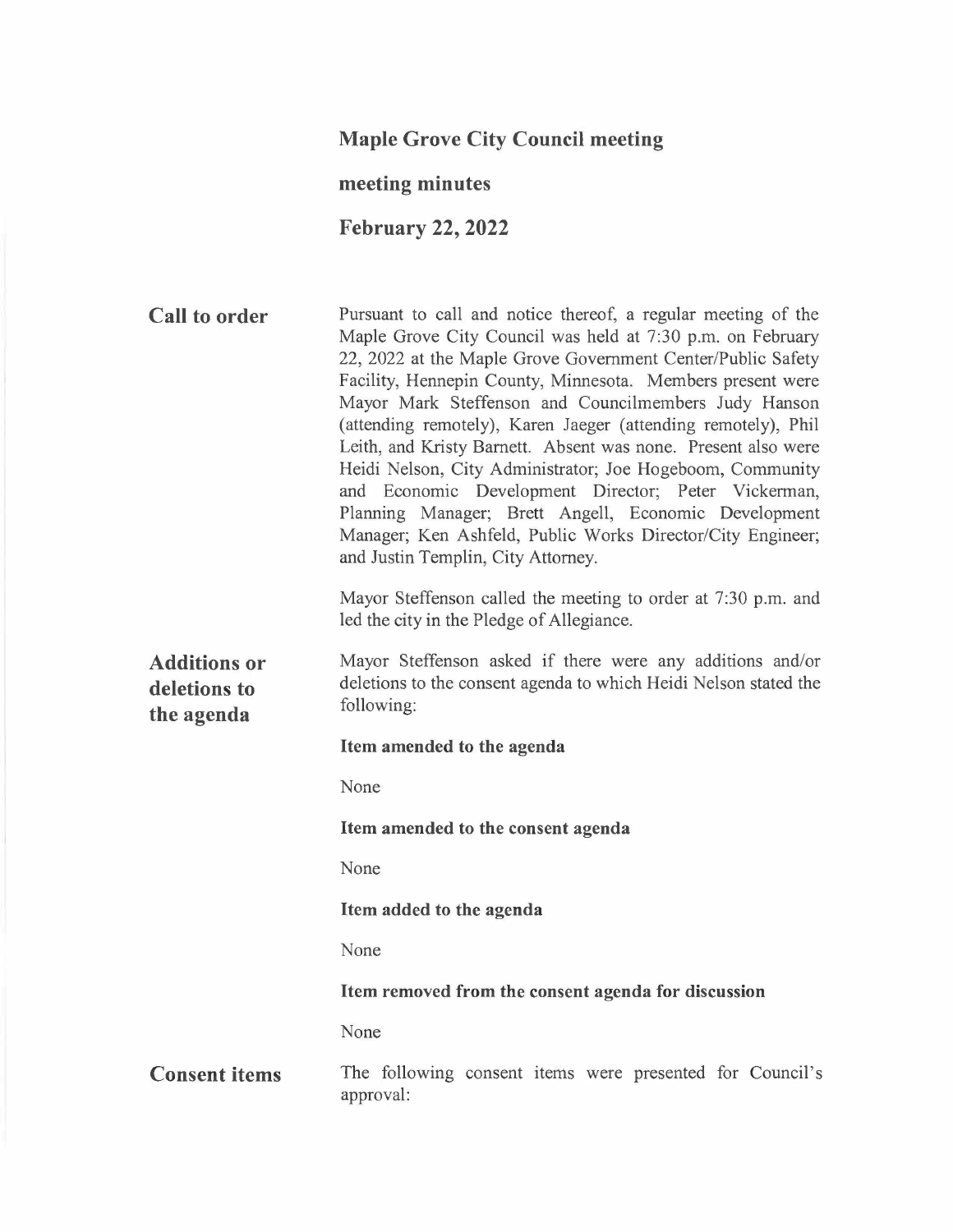### **MINUTES**

A. Regular meeting- February 7, 2022

City Council/staff strategic planning meeting – February 12, 2022

### **HUMAN RESOURCES ITEMS**

B. Appointment of human resources technician

Motion to approve the appointment of Joseph Matesi to the position of human resources technician in the Human Resources Department at an annual salary of \$57,678.40, effective February 23, 2022 subject to a twelve-month probationary period. All required screenings and background checks have been successfully completed.

C. Approval of request for proposal for classification and compensation study consultant

Motion to authorize staff to post the request for proposal (RFP) for classification and compensation study consultant.

### **COMMUNITY & ECONOMIC DEVELOPMENT ITEMS**

D. AMC Theatre Planned Unit Development concept stage plan amendment and development stage plan

Motion to adopt Resolution No. 22-046 approving the AMC Theatre PUD concept stage plan amendment and development stage plan subject to:

- 1. Planned Unit Development agreement final review and approval of the City Attorney and the Director of Community and Economic Development.
- E. Arbor Lakes Business Park Phase 3 Planned Unit Development concept stage plan

Motion to adopt Resolution No. 22-045 approving the Arbor Lakes Business Park Phase 3 PUD concept stage plan.

F. Crocus Grove Planned Unit Development concept stage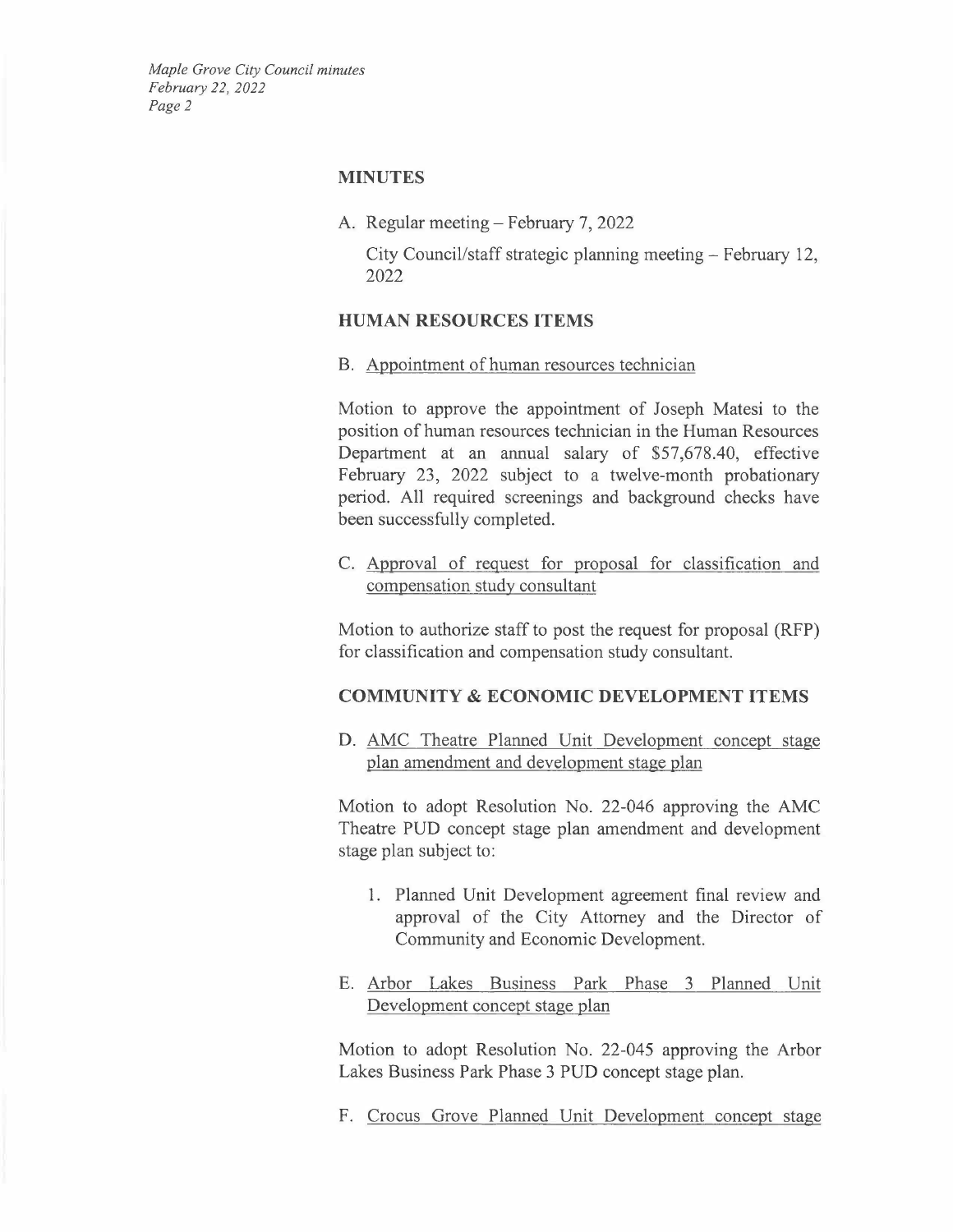> plan, development stage plan, preliminary plat, rezoning and administrative lot division

Motion to table the application at the request of the applicant.

G. North Grove Medical Center Planned Unit Development stage plan and final plat

Motion to adopt Resolution No. 22-044 approving the North Grove Medical Center PUD development stage plan and final plat subject to:

- 1. Planned Unit Development agreement final review and approval of the City Attorney and the Director of Community and Economic Development.
- H. Summerwell Maple Grove Planned Unit Development stage plan, preliminary and final plat

Motion to adopt Resolution No. 22-043 approving the Summerwell Maple Grove PUD development stage plan, preliminary and final plat subject to:

1. Planned Unit Development agreement final review and approval of the City Attorney and the Director of Community and Economic Development.

## **ENGINEERING ITEMS**

I. 2021 Trunk Sanitary CIPP Project No. 21-05 - final acceptance

Motion to approve the final acceptance of the 2021 Trunk Sanitary Sewer CIPP Project No. 21-05 completed by Insituform Technologies USA, LLC subject to the warranty provisions of the contract and statutory law.

## J. 2022 Asphalt plant and gravel mining permits

Motion to approve annual asphalt plant permits and gravel mining permits for 2022 for C.S. McCrossan Construction, Inc. and for Tiller Corporation.

K. Northwood Church-Weston Commons Project No. 21-16 -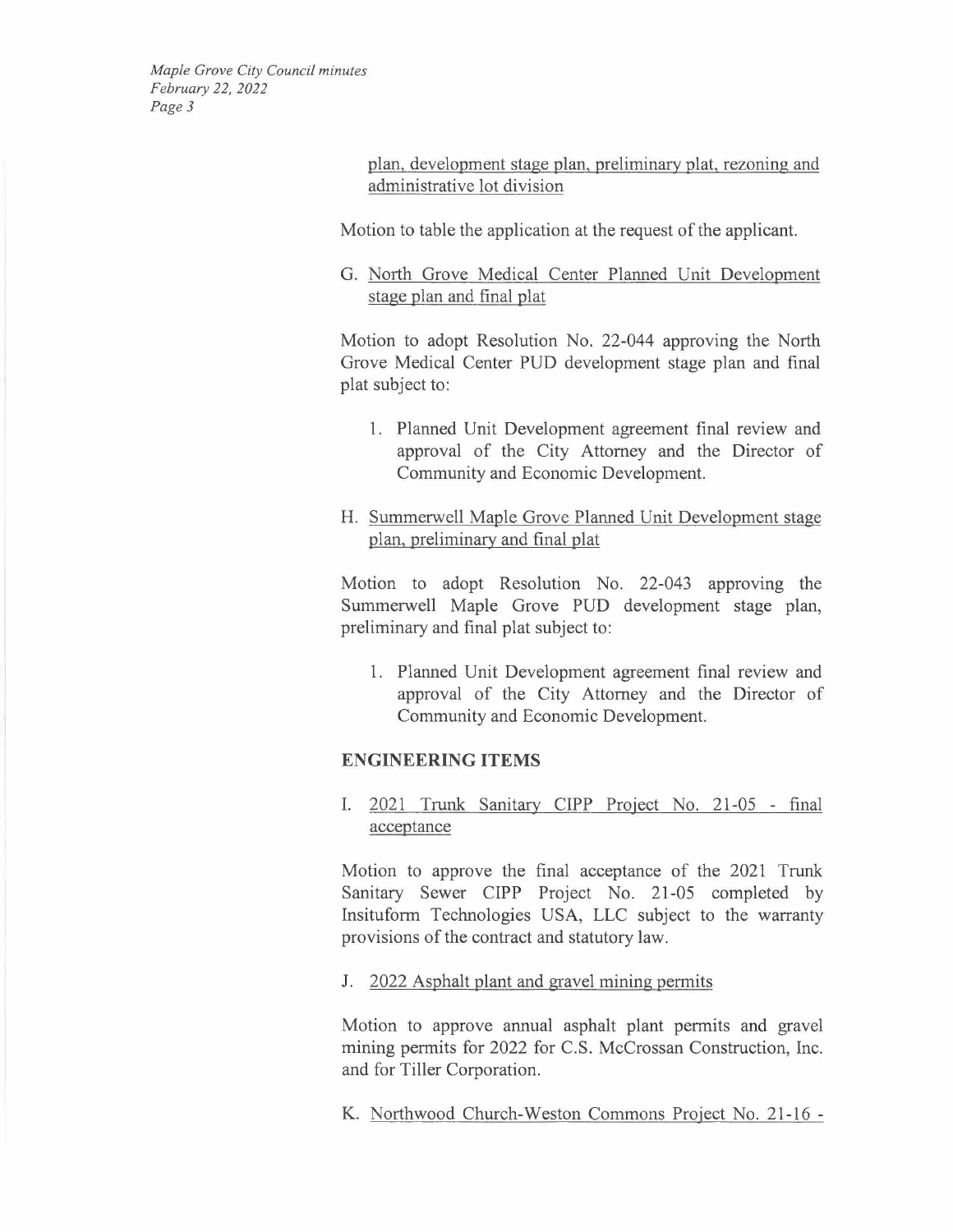#### award contract

Bids were received on January 11, 2022 for Northwood Church/Weston Commons, Project No. 21-16 and have been tabulated and reviewed for consistency with the bidding requirements. The following bids were received complying with the advertisement:

| Company Bid                     | Amount         |
|---------------------------------|----------------|
| S.R. Weidema                    | \$4,374,202.01 |
| Northwest Asphalt               | \$4,415,879.49 |
| Northern Lines Contracting      | \$4,424,227.30 |
| LaTour Construction Inc.        | \$4,477,092.56 |
| <b>Ryan Contracting Company</b> | \$5,082,841.00 |
| Northdale Construction Company  | \$5,180,432.29 |
| Geislinger & Sons               | \$5,203,257.51 |
| Meyer Contracting Inc.          | \$5,354,662.17 |
| S.M. Hentges & Sons, Inc.       | \$5,516,639.00 |

L. South Prominence Area Street and Utility Improvements Project No. 20-06 - final acceptance

Motion to approve the final acceptance of the South Prominence Area Street and Utility Improvements Project No. 20-06 completed by Burschville Construction, Inc. subject to the warranty provisions of the contract and statutory law.

M. Sureties - February 22, 2022

Motion to approve the surety actions.

### **ADMINISTRATIVE ITEMS**

#### N. MY RIDE service area expansion

Motion to approve the Maple Grove Transit's MY RIDE service area expansion effective March 1, 2022 to include all of Brooklyn Park, all of Brooklyn Center and CROSS Food Shelf in Rogers, MN.

0. Maple Grove Firefighters Relief Association Bylaws 2022

Motion to approve updated Fire Relief Association Bylaws effective February 22, 2022.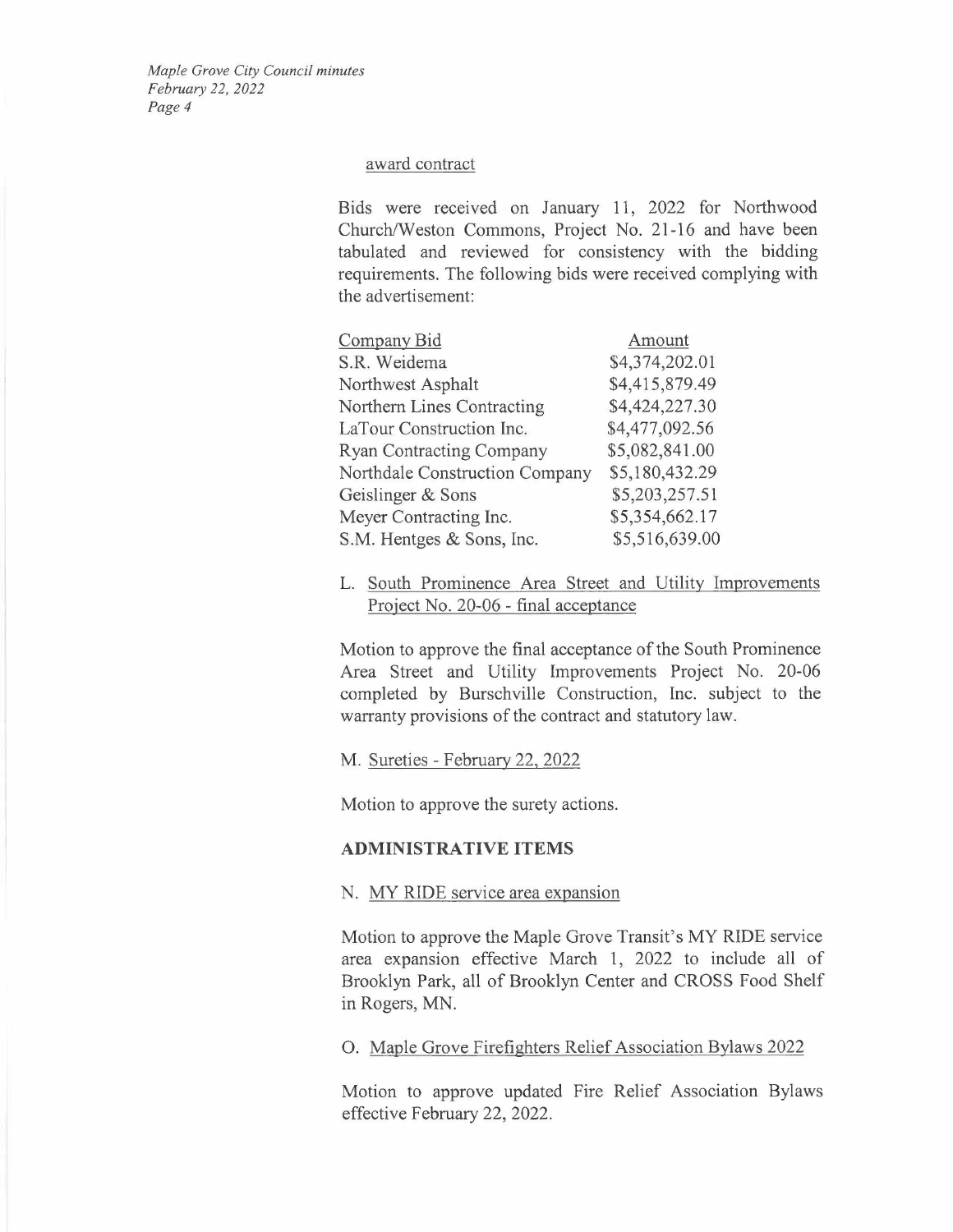**P.** Maple Grove Lions application to conduct off-site gambling

Motion to adopt Resolution No. 22-047 approving the LG230 application to conduct off-site gambling for the Maple Grove Lions.

Q. Revised Joint and Cooperative Agreement for the Formation and Administration of the Anoka-Hennepin Narcotics and Violent Crimes Task Force

A motion to approve the revised Joint and Cooperative Agreement for the Formation and Administration of the Anoka-Hennepin Narcotics and Violent Crimes Task Force and authorize the mayor, city administrator, and chief of police to sign the agreement.

R. Approve claims

None.

Motion to approve claims totaling  $$12,360,652.63$ .

**Motion by Councilmember Leith, seconded by Councilmember Barnett, to approve the consent items presented. Upon call of the motion by Mayor Steffenson and a roll call vote, there were five ayes and no nays. Motion carried.** 

**Consideration of items pulled from the agenda** 

**Special business** 

**Open forum**  There were no open forum issues brought before the Council at this meeting.

**Swearing in of paid-on call firefighters**  Fire Chief Bush discussed the importance of the paid-on call firefighters to the City of Maple Grove and described how valuable these volunteers were to the community. He introduced the new paid-on call firefighters that have recently completed their initial firefighter probation which were Dylan Benoit, Ryan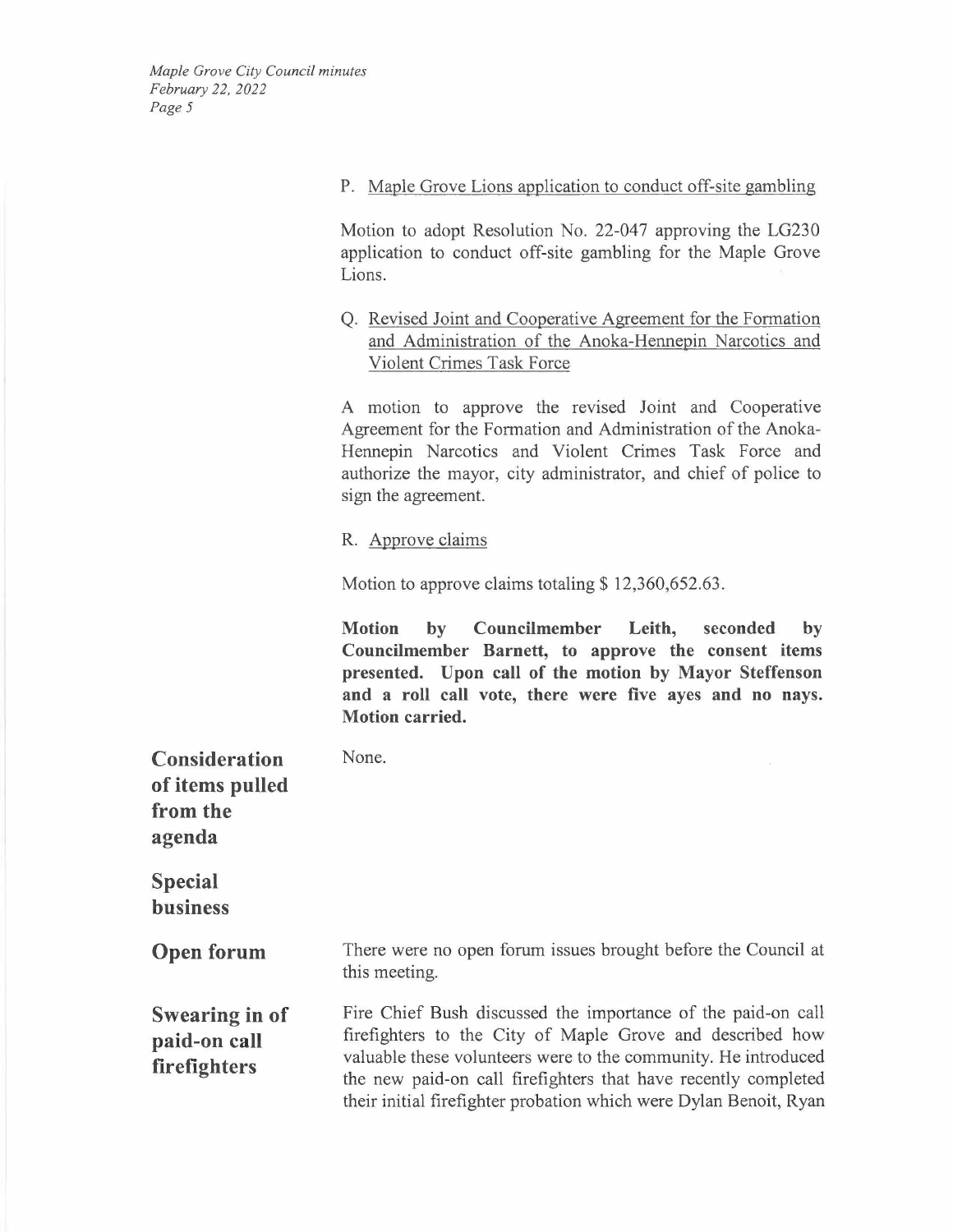> Habeger, Brittney Knight, Sheila Manelli, Nick Northrup, Brandon Scheunemann, Aditi Seger, and Lori Thomas.

> Mayor Steffenson administered the oath of office to paid-on call firefighters Dylan Benoit, Ryan Habeger, Brittney Knight, Sheila Manelli, Nick Northrup, Brandon Scheunemann, Aditi Seger, and Lori Thomas and welcomed them to the City of Maple Grove. A round of applause was offered by all in attendance.

**Public hearings** 

**7:30 p.m. Public hearing** 

**2022 Community Development Block Grant funds allocation plan** 

Economic Development Manager Brett Angell explained the Community Development Block Grant (CDBG) program provides funding to local jurisdictions to help address certain challenges related to providing housing and employment options for persons of low- and moderate-income levels. The statute authorizing the CDBG program requires that at least 70% of the funds be used for activities benefiting very low and low-income persons, such as affordable housing. Additionally, no more than 15% of the allocation can be used for social service activities. The City of Maple Grove received \$132,744 in CDBG funds in 2021. The preliminary allocation is estimated to be approximately the same amount for 2022 at \$132,744. The final amount will not be known until the Department of Housing and Urban Development (HUD) notifies Hennepin County. Should the 2022 allocation be more or less than proposed, the city administrator will adjust the budget to reflect the increase or decrease in funding.

**Motion by Councilmember Leith, seconded by Councilmember Barnett, to open the public hearing. Upon call of the motion by Mayor Steffenson and a roll call vote, there were five ayes and no nays. Motion carried.** 

Mayor Steffenson opened the public hearing at 7:44 p.m. and asked if anyone would like to address this issue.

No public testimony was offered.

**Motion by Councilmember Barnett, seconded by Councilmember Leith, to close the public hearing at 7:45 p.m. Upon call of the motion by Mayor Steffenson and a**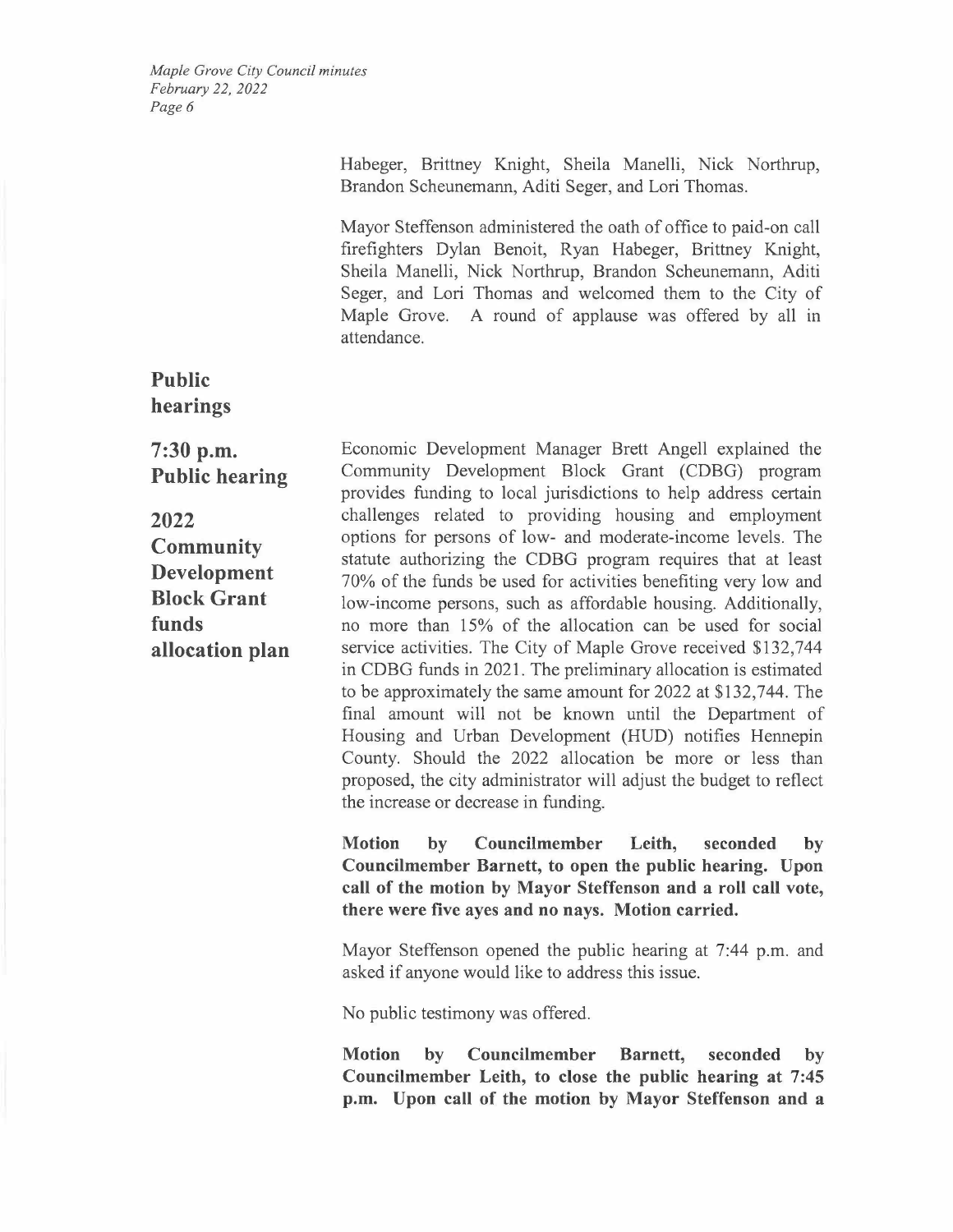> **roll call vote, there were five ayes and no nays. Motion carried.**

> **Motion by Councilmember Leith, seconded by Councilmember Barnett, to adopt Resolution No. 22-041 approving the 2022 CDBG funds allocation plan. Upon call of the motion by Mayor Steffenson and a roll call vote, there were five ayes and no nays. Motion carried.**

**Community and economic development items** 

**Edison Apartments Planned Unit Development concept stage plan amendment** 

Planning Manager Vickerman explained the applicant is requesting a planned unit development concept stage plan amendment to allow the construction of a 248-unit apartment project in two buildings. The site is on the north end of the Tri-Care property, between Garland Lane and the future extension of TH610. Each building is proposed to be five stories in height, with two stories of underground parking. The proposal shows a number of outdoor amenities, including a pool, playground, dog park, gazebo, and trail system. The narrative describes a number of interior amenities as well. Staff discussed the plans in further detail and reported the Planning Commission recommends approval.

Councilmember Jaeger asked if the watershed district had reviewed these plans. Planning Manager Vickerman explained these plans were at concept level and the plans would be reviewed by the watershed district at a later stage when the grading was more refined.

Elwyn Tinklenberg, JPL Development representative, stated he was pleased to receive the support of the Planning Commission and thanked the City Council for considering his request.

Councilmember Leith stated he supported the project as presented.

Councilmember Barnett commented she was pleased to see the amenities that were included in this project.

**Motion by Councilmember Leith, seconded by**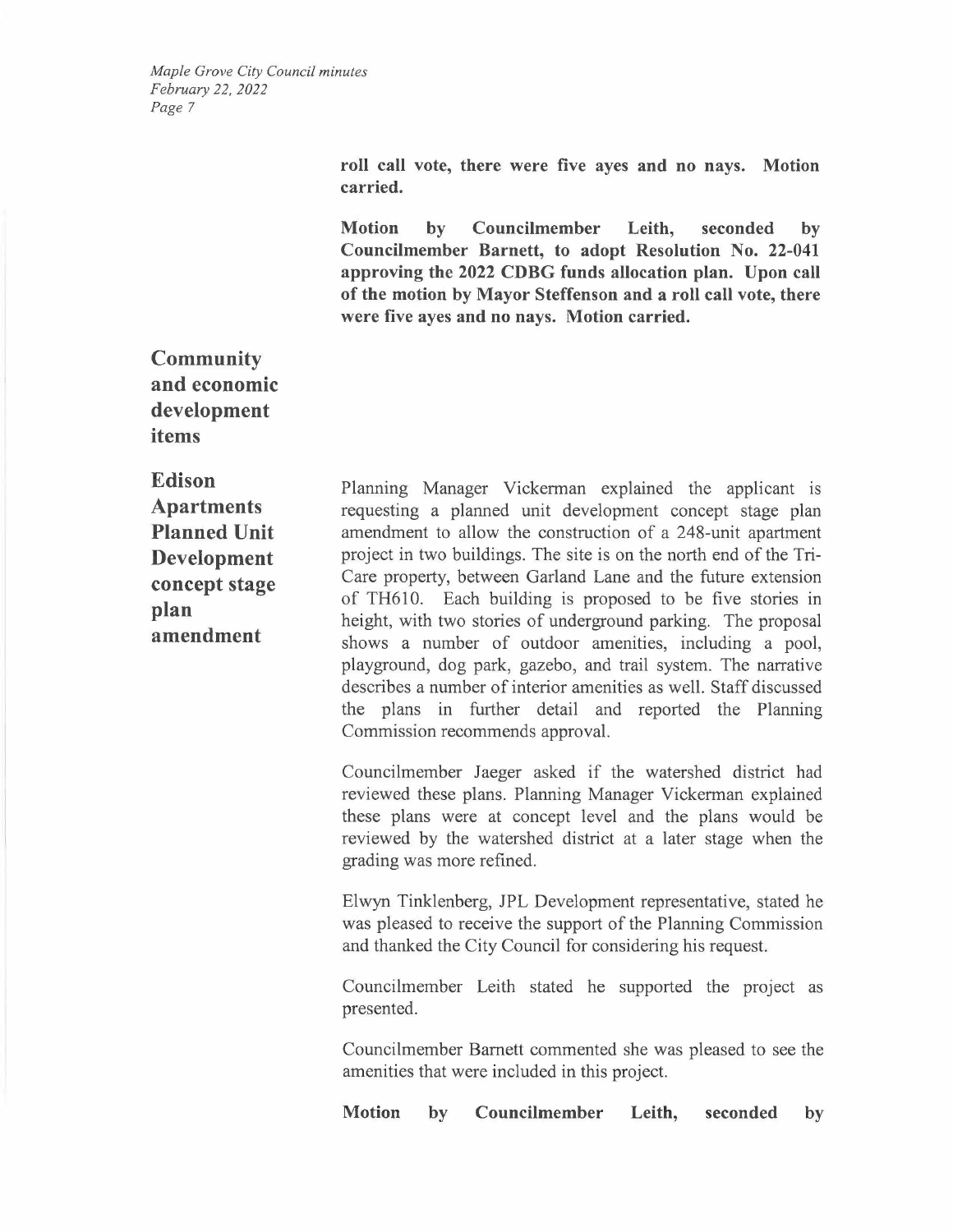> **Councilmember Jaeger, to direct the City Attorney to draft a resolution approving the Edison Apartments PUD concept stage plan amendment subject to:**

- **1. The applicant addressing to the satisfaction of the city any remaining applicable comments contained in the memorandums from:** 
	- **a. The Community** & **Economic Development Department dated February 4, 2022**
	- **b. The Fire Department dated December 17, 2021**
	- **c. The Engineering Department dated December 17, 2021**
	- **d. The Parks** & **Recreation Department, dated February 9, 2022**

**The applicant shall acknowledge that park dedication requirements are based on staff review and recommendation to the Park and Recreation Board and their subsequent board action. Board meetings are held on the third Thursday of each month.** 

Councilmember Leith questioned what the project timeline would be. Mr. Tinklenberg anticipated the project would begin construction in August of 2022 and would take approximately 18 months to complete.

**Upon call of the motion by Mayor Steffenson and a roll call vote, there were five ayes and no nays. Motion carried.** 

**Fox Briar Ridge East Planned Unit Development concept stage plan, development stage plan, rezoning and preliminary plat** 

Planning Manager Vickerman explained the applicant is requesting a PUD concept plan, development stage plan, rezoning and preliminary plat approval to construct 16 lots for twinhome units and one single family detached lot. The site is 4.44 acres with a proposed density of 3.83 units per acre, consistent with the low-density residential guiding of the property which allows one to four units per acre. The project abuts the original Fox Briar Ridge development, a neighborhood made up of similar twinhome designs and comparable density calculations. The proposal closely follows ghost plat provided as part of the Original Fox Briar Ridge development that was approved in the early 2000's. Staff discussed the plans in further detail and reported the Planning Commission recommends approval.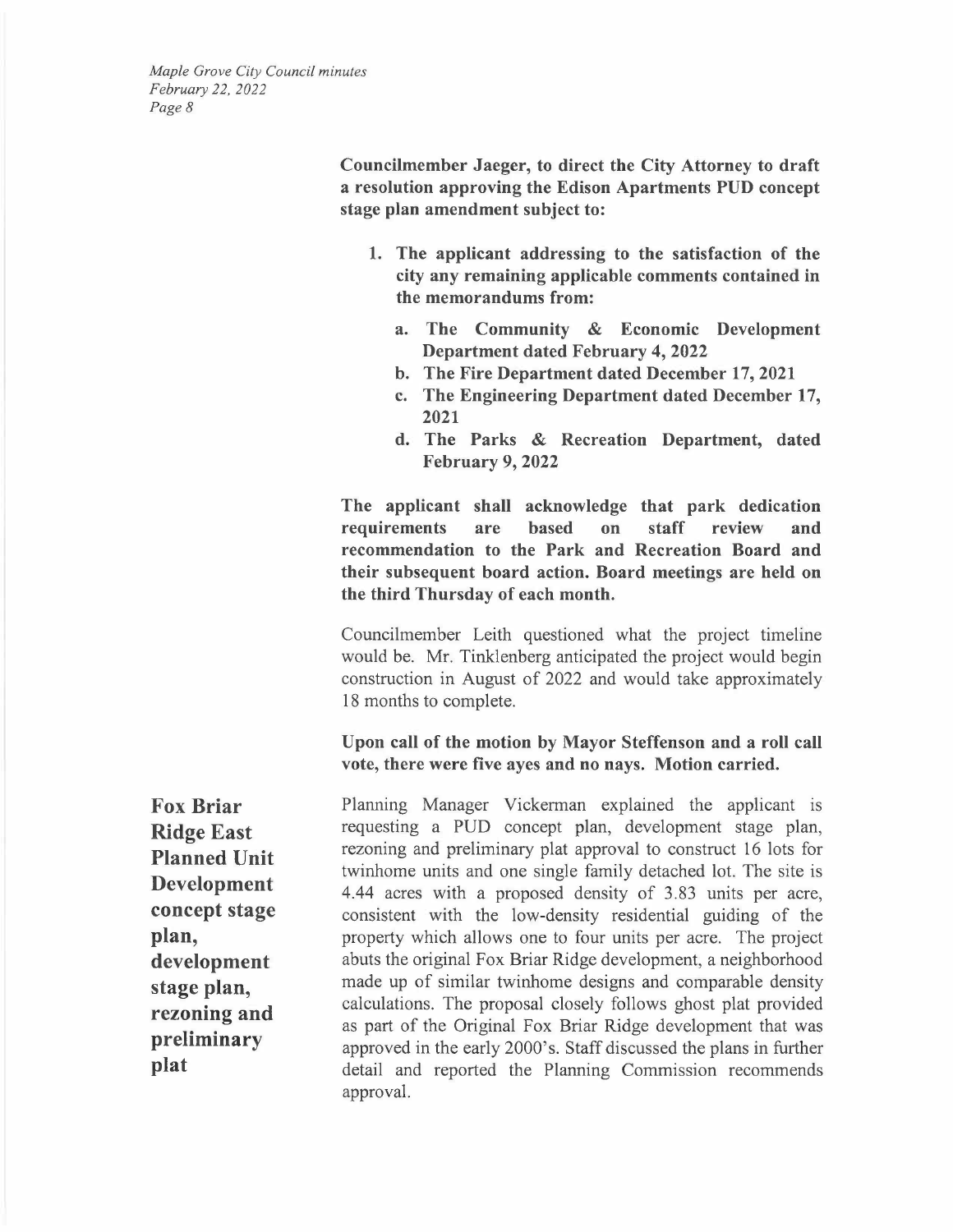> Councilmember Leith reported this area was zoned Low Density and would be rezoned. Planning Manager Vickerman reported this was the case noting the applicant was proposing to have 3.8 units per acre when 1 to 4 units were allowed.

> Steve Behnke, Donnay Homes, introduced himself and thanked the Council for their consideration. He reported this project would fill in this parcel with a similar product as the adjacent neighborhood. He commented further on the variety of plans that would be available for the proposed units.

> Dave Nash, Alliant Engineering, indicated this was a pretty simple site and explained additional ponding would have to be added due to new watershed requirements.

> Councilmember Jaeger questioned what size the garage would be. Mr. Behnke reported the garages would be 20 feet wide by 22 feet deep, which was a standard sized garage.

> Councilmember Hanson thanked the developer for acknowledging the comments of the Planning Commission and for revising the renderings.

> Mayor Steffenson asked if the school has expressed any concerns. Mr. Behnke indicated he has not heard anything from the school since the Planning Commission meeting.

> **Motion by Councilmember Hanson, seconded by Councilmember Jaeger, to direct the City Attorney to draft a Resolution and a Planned Unit Development agreement approving the Fox Briar Ridge East Planned Unit Development concept stage plan, development stage plan and preliminary plat subject to:**

- **1. The applicant addressing to the satisfaction of the city any remaining applicable comments contained in the memorandums from:** 
	- **a. The Community & Economic Development Department dated January 28, 2022**
	- **b. The Engineering Department dated January 21, 2022**
	- **c. The Fire Department dated January 12, 2022**
	- **d. The Parks & Recreation Department, dated January 24, 2022**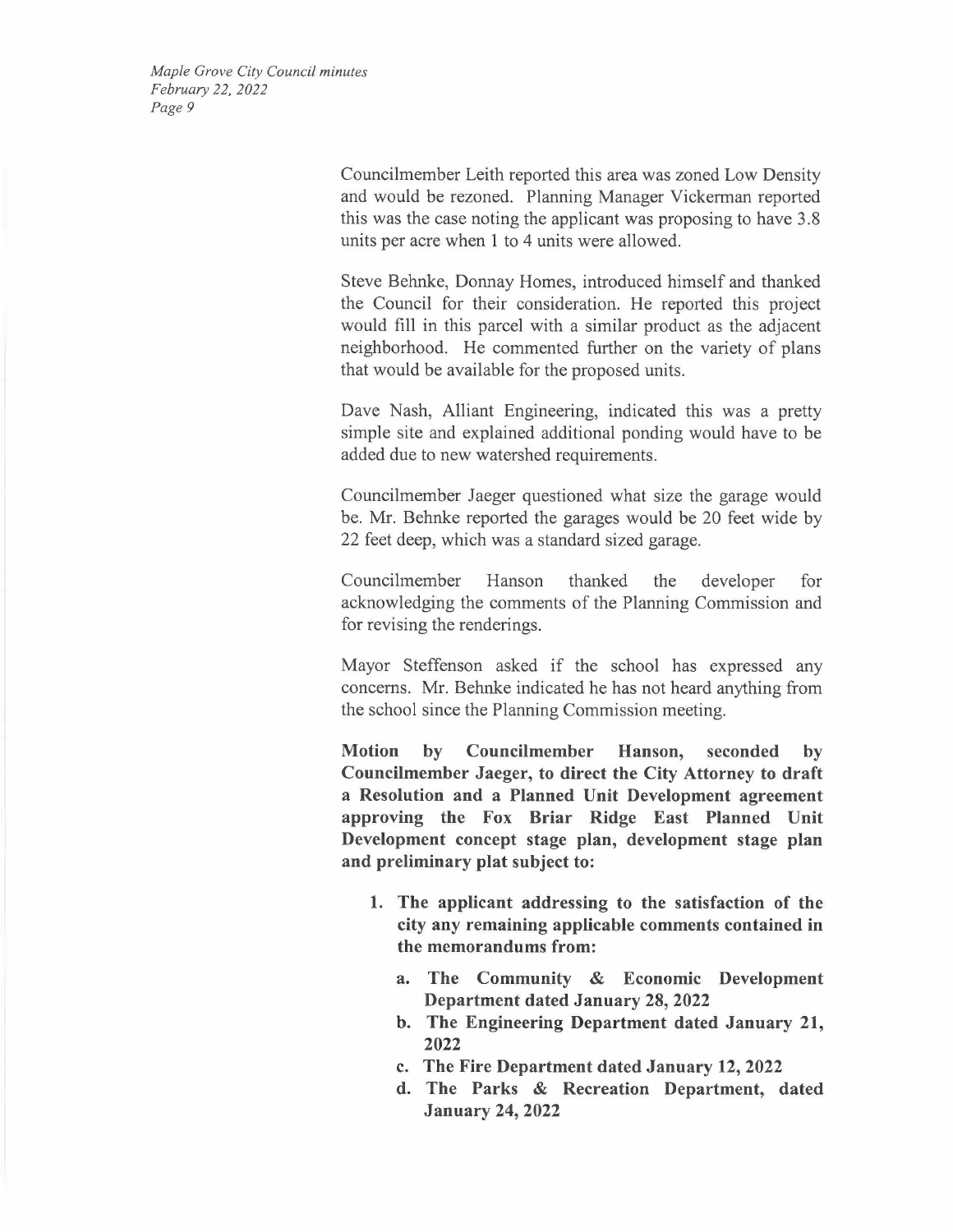> **e. Hennepin County Highway Department dated January 11, 2022.**

**Upon call of the motion by Mayor Steffenson and a roll call vote, there were five ayes and no nays. Motion carried.** 

**Motion by Councilmember Leith, seconded by Councilmember Barnett, to direct the City Attorney to draft an ordinance approving the rezoning from RA, Single-Family Agricultural to R3 PUD, Single and Two-Family Residential Planned Unit Development.** 

**The applicant shall acknowledge that park dedication requirements are based on staff review and recommendation to the Park and Recreation Board and their subsequent board action. Board meetings are held on the third Thursday of each month.** 

**Upon call of the motion by Mayor Steffenson and a roll call vote, there were five ayes and no nays. Motion carried.** 

Community and Economic Development Director Hogeboom updated the Council regarding the following:

- The Planning Commission would meet next on Monday, February 28 and the group would discuss the Arbor Lakes Business Park Phase II, Building B and a residential variance in the Fish Lake neighborhood.
- The Planning Commission would be holding a worksession meeting on Monday, March 14 and would be discussing housing related matters.

**Engineeringpublic works items** 

**Report on upcoming engineering items** 

Director of Public Works/City Engineer Ashfeld updated the Council regarding the following:

- The Public Works crews would have the city plowed out by morning after the recent winter storm event.
- A public hearing would be held on Monday, March 21 for the Street Rehabilitation project.

**Report on upcoming community and economic development items**